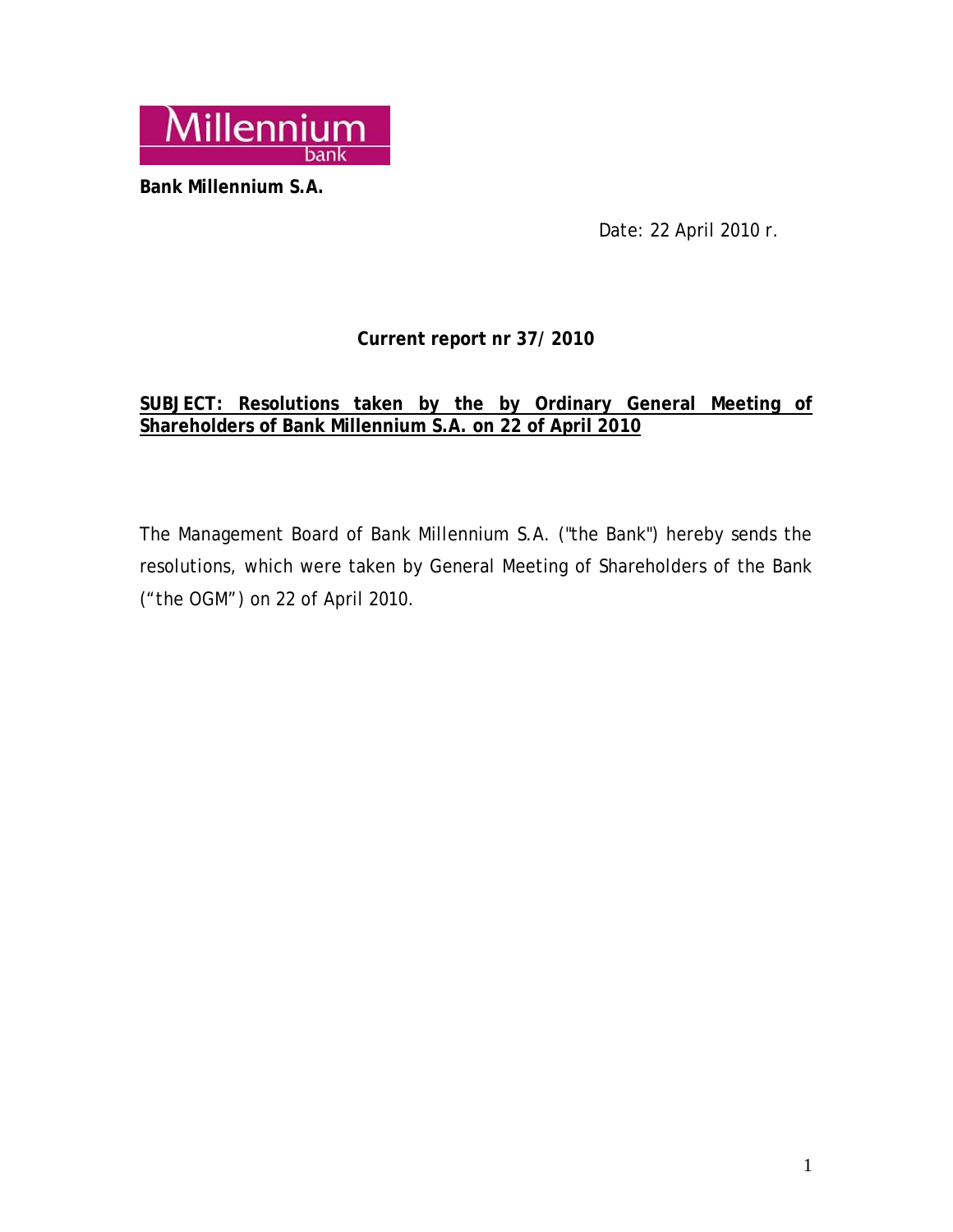*of the Ordinary General Meeting of Bank Millennium S.A. dated 22 April 2010 in the matter of approval of Bank's financial statements for the financial year 2009, , Management Board's report on the Bank's operations in the financial year 2009 and a Supervisory Board's report covering results of evaluation of the Management Board's report on the Bank's operations in the financial year 2009 and the financial statements of the Bank for the financial year 2009, as well as the Management Board's request regarding distribution of profit.* 

 Pursuant to art. 393 item 1, art. 395 § 2 item 1 of the Code of Commercial Companies and § 8 section 1 item 1 of the Bank's Articles of Association, the Ordinary General Meeting approves Bank's financial statements for the financial year 2009, Management Board report on the Bank's operation in 2009 financial year and the Supervisory Board report covering: results from assessment of the Management Board report on the Bank's operations in 2009 financial year and the Bank's financial statements on 2009 financial year as well as results from assessment of the proposal of the Management Board regarding distribution of profit.

**Number of shares, under which valid votes were cast: 1 005 212 846 shares, which constitute 82.8620018334% of share capital.** 

**Total number of valid votes cast: 1 005 273 046 including:** 

- **For: 973 980 725,**
- **Against: 0,**
- **Abstained: 31 292 321**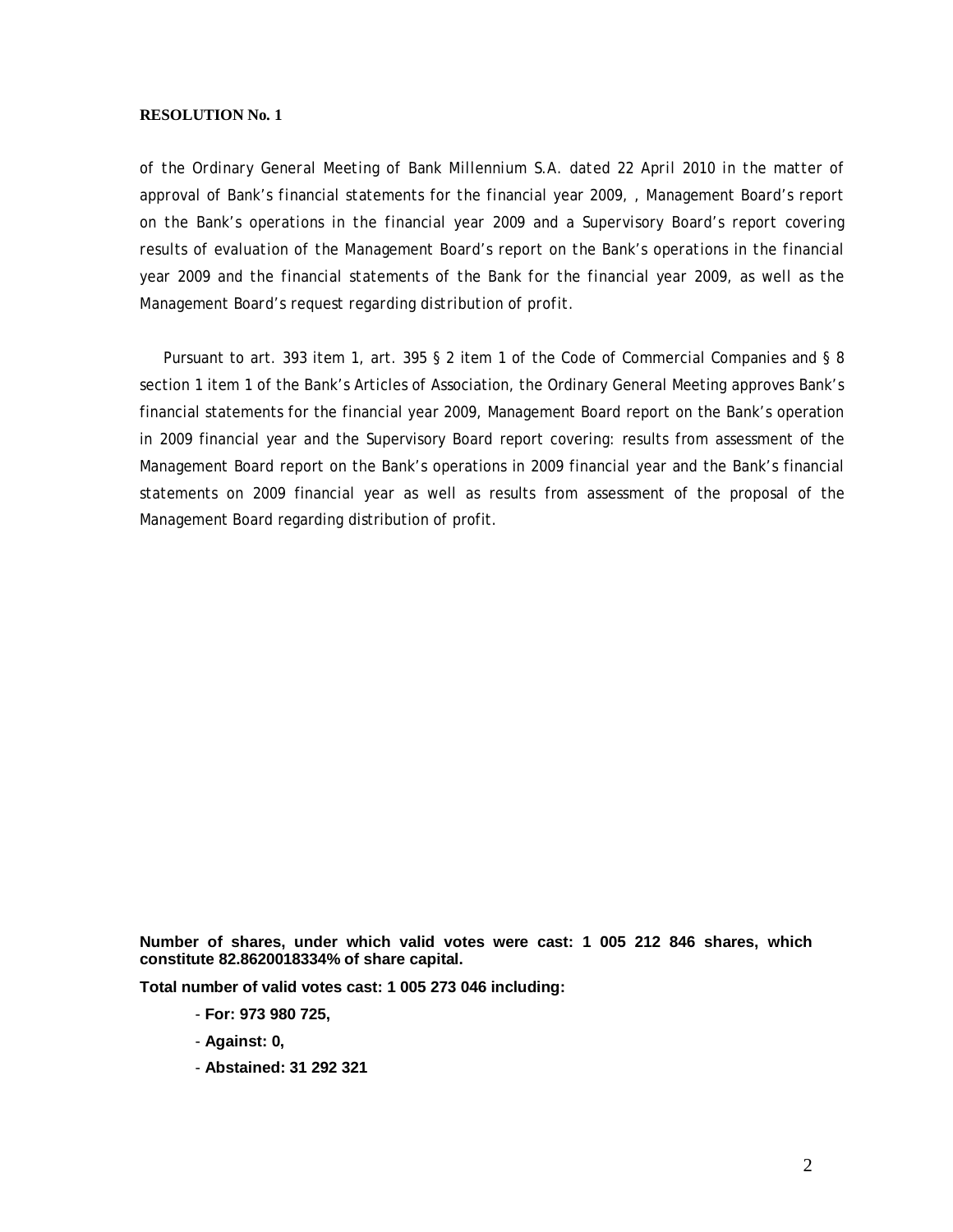*of the Ordinary General Meeting of Bank Millennium S.A. dated 22 April 2010 in the matter of approval of the financial statements of the Bank Millennium S.A. Capital Group for financial year 2009.* 

 Pursuant to art. 395 § 5 the Commercial Company Code, the Ordinary General Meeting approves the financial statements of the Capital Group of Bank Millennium S.A. for the financial year 2009.

**Number of shares, under which valid votes were cast: 1 005 212 846 shares, which constitute 82,8620018334% of share capital.** 

**Total number of valid votes cast: 1 005 273 046 including:** 

- **For: 1 005 272 966,**
- **Against: 0,**
- **Abstained: 80.**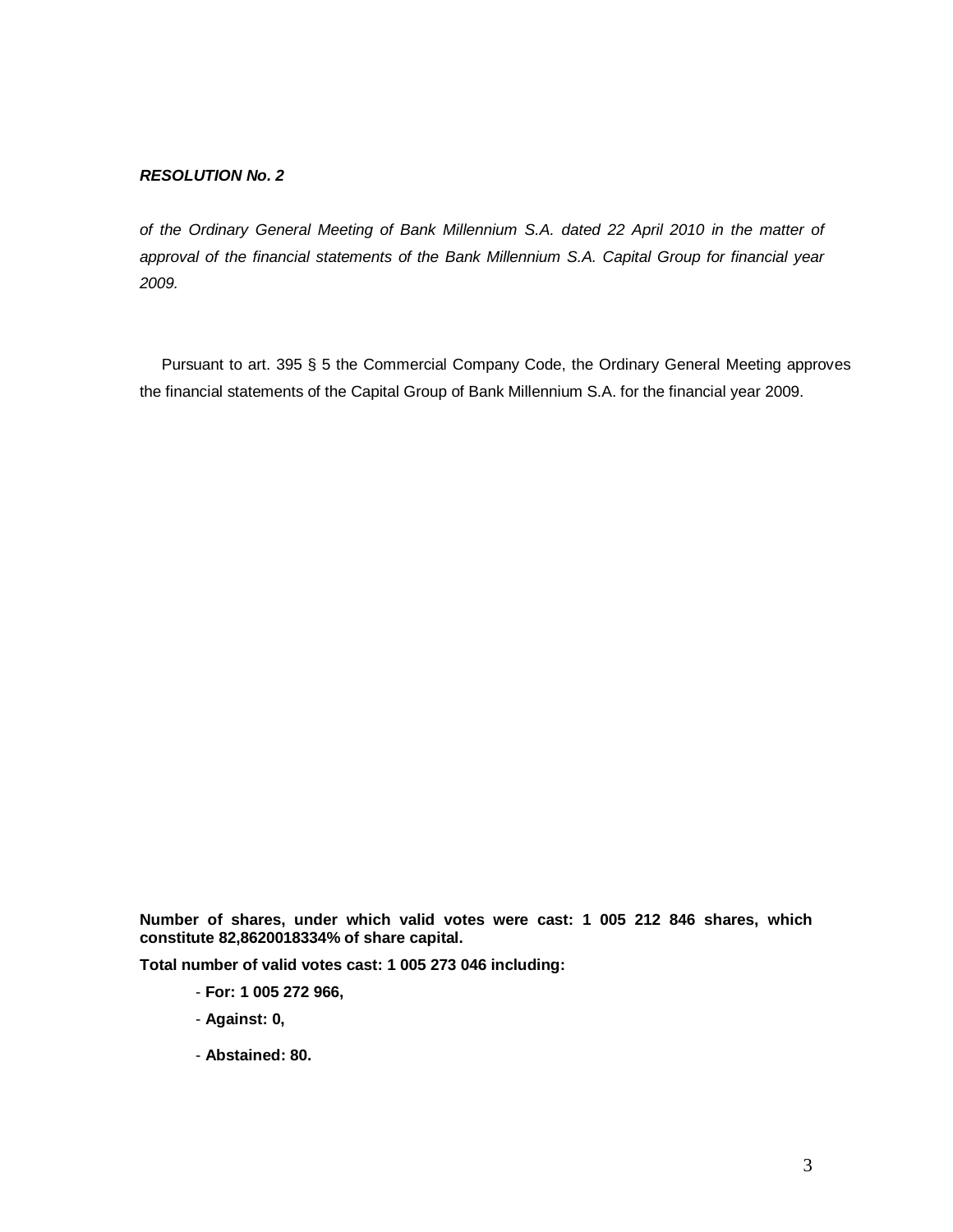*of the Ordinary General Meeting of Bank Millennium S.A. dated 22 April 2010 in the matter of discharging members of the Bank's Management Board from their duties performed in the financial year 2009* 

 Pursuant to art. 393 item 1, art. 395 § 2 item 3 of the Code of Commercial Companies and § 8 section 1 item 3 of the Bank's Articles of Association, the Ordinary General Meeting discharges members of the Bank's Management Board from their duties performed in the financial year 2009:

- Mr Bogusław Kott for the period from 1.01.2009 to 31.12.2009,
- Mr Luis Maria Franca de Castro Pereira Coutinho for the period from 1.01.2009 to 12.02.2009,
- Mr Fernando Maria Cardoso Rodrigues Bicho for the period from 1.01.2009 to 31.12.2009,
- Ms Julianna Boniuk-Gorzelańczyk for the period from 1.01.2009 to 31.12.2009,
- Mr Wojciech Haase for the period from 1.01.2009 to 31.12.2009,
- Mr Piotr Romanowski for the period from  $1.01.2009$  to  $12.02.2009$ ,
- Mr Zbigniew Kudaś for the period from 1.01.2009 to 12.02.2009,
- Mr Joao Nuno Lima Bras Jorge for the period from 1.01.2009 r. to 31.12.2009.
- Mr Rui Manuel da Silva Teixeira for the period from 12.02.2009 r. to 31.12.2009 r.,
- Mr Artur Klimczak for the period from 12.02.2009 r. to 31.12.2009 r.

**Number of shares, under which valid votes were cast: 1 004 713 104 shares, which constitute 82,8208069535 % of share capital.** 

**Total number of valid votes cast: 1 004 773 304 including:** 

- **For: 1 004 773 304,**
- **Against: 0,**
- **Abstained: 0**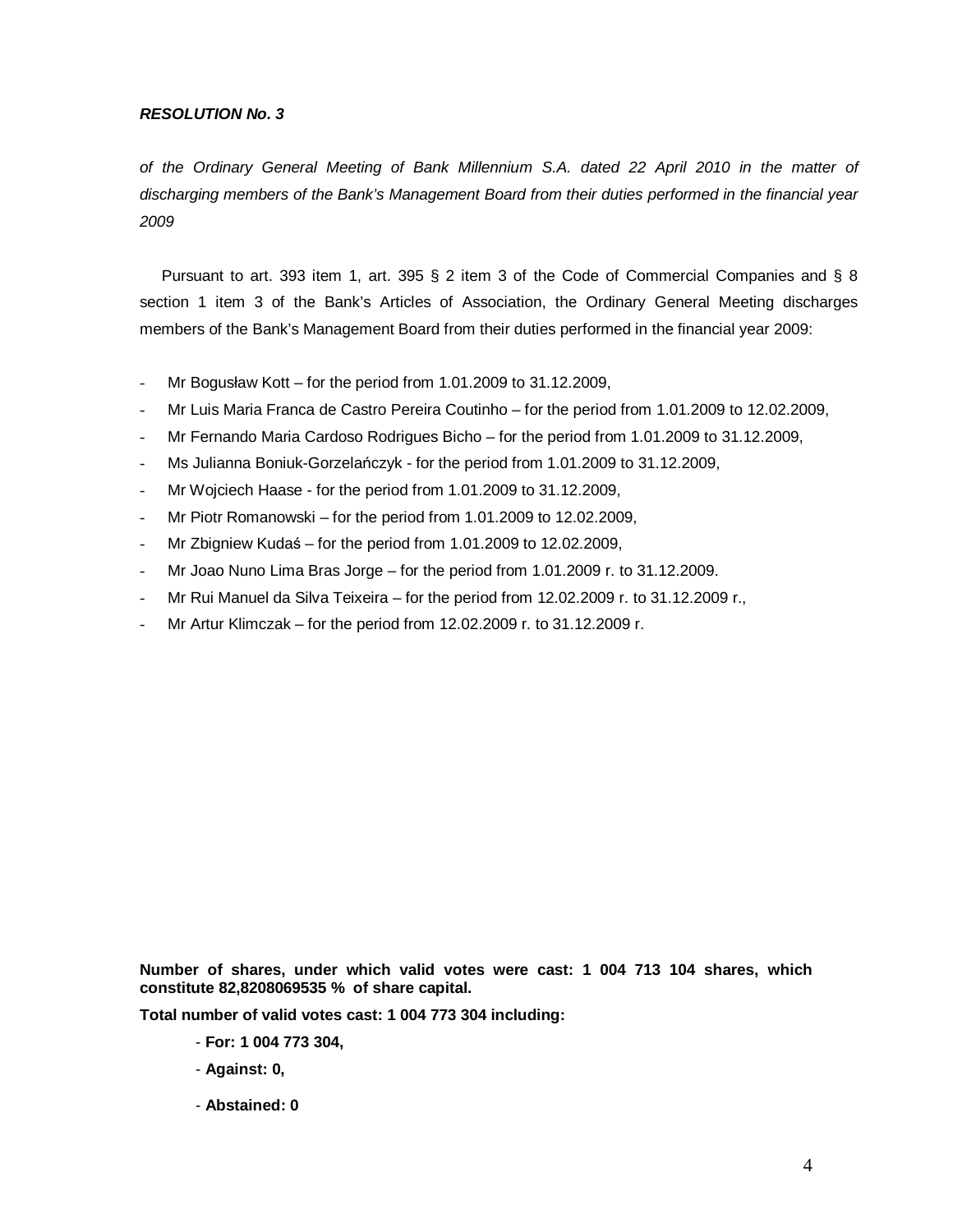# of the Ordinary General Meeting of Bank Millennium S.A. dated 22 April 2010 in the matter of discharging *members of the Bank's Supervisory Board from their duties performed in the financial year 2009*

 Pursuant to art. 393 item 1, art. 395 § 2 item 3 of the Code of Commercial Companies and § 8 section 1 item 3 of the Bank's Articles of Association, the Ordinary General Meeting discharges members of the Bank's Supervisory Board from their duties performed in the financial year 2009:

- Mr Maciej Bednarkiewicz for the period from 1.01.2009 to 31.12.2009,
- Mr Ryszard Pospieszyński for the period from 1.01.2009 to 31.12.2009,
- Mr Carlos Jorge Ramalho dos Santos Ferreira for the period from 1.01.2009 to 31.12.2009,
- Mr Paulo Jose de Ribeiro Moita de Macedo for the period from 1.01.2009 to 31.12.2009,
- Mr Vitor Manuel Lopes Fernandes for the period from 1.01.2009 to 31.12.2009,
- Mr Nelson Ricardo Bessa Machado for the period from 1.01.2009 to 31.12.2009,
- Mr Andrzej Koźmiński for the period from 1.01.2009 to 31.12.2009,
- Mr Marek Rocki for the period from 1.01.2009 to 31.12.2009,
- Mr Dariusz Rosati for the period from 1.01.2009 to 31.12.2009,
- Mr Luis Maria Franca de Castro Pereira Coutinho for the period from 27.03.2009 to 31.12.2009,
- Mr Marek Furtek for the period from 27.03.2009 to 31.12.2009.

**Number of shares, under which valid votes were cast: 1 005 126 411 shares, which constitute 82, 8548767980% of share capital.** 

**Total number of valid votes cast: 1 005 186 411 including:** 

- **For: 1 005 186 411,**
- **Against: 0,**
- **Abstained: 0.**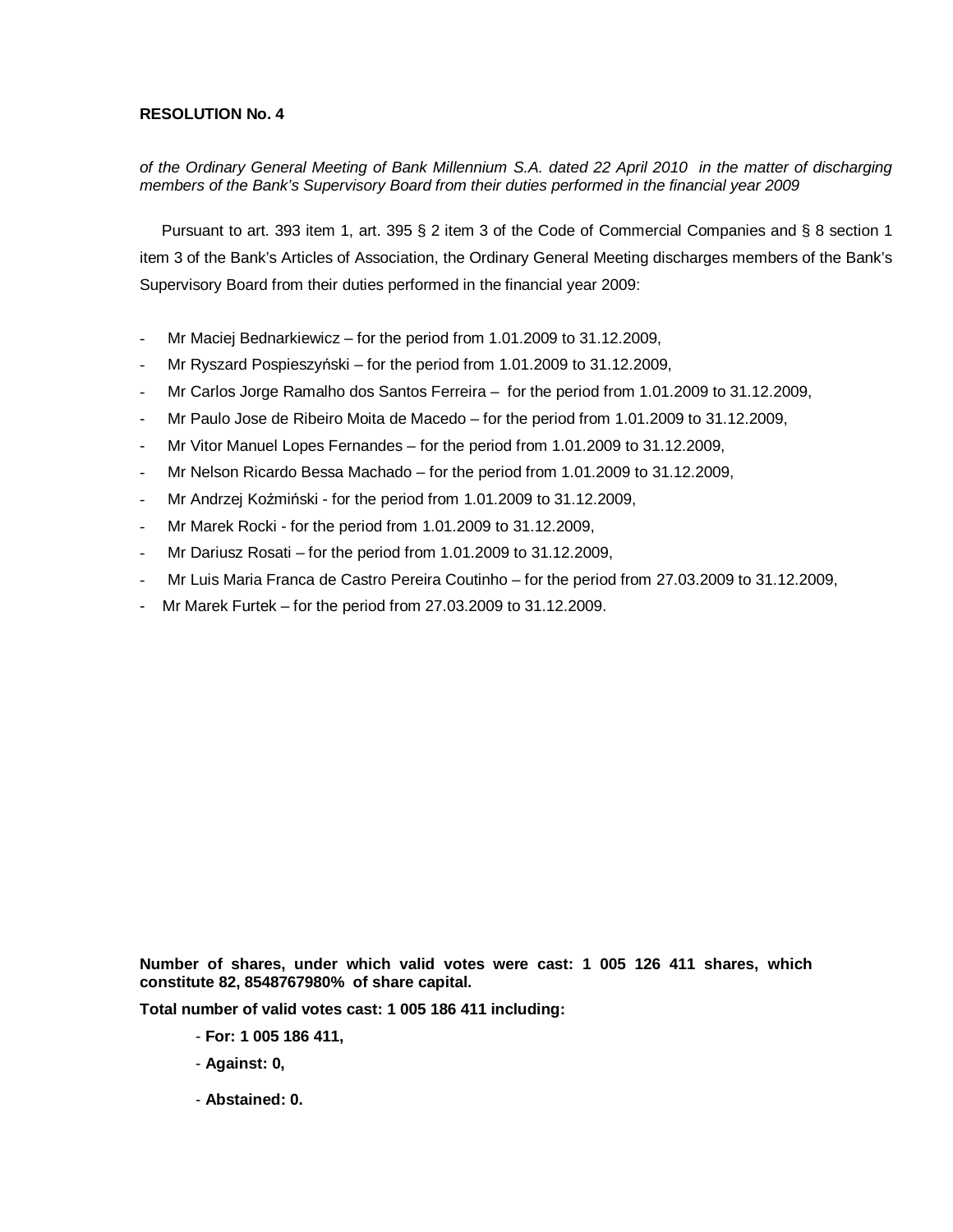*of the Ordinary General Meeting of Bank Millennium S.A. dated 22 April 2010 on the distribution of profit for the financial year 2009* 

 Pursuant to art. 395 § 2.2 of the Commercial Companies Code and § 8.1.2, § 36 and § 37 of the Bank's Articles of Association, the Ordinary General Meeting of Bank Millennium S.A. resolves as follows:

- 1. To distribute and allocate the entire Bank's net profit for the financial year ending on December 31, 2009 in the amount of PLN 84.114.713,73 to reserve capital;
- 2. The resolution comes into force upon adopting it.

**Number of shares, under which valid votes were cast: 1 005 212 846 shares, which constitute 82,8620018334% of share capital.** 

**Total number of valid votes cast: 1 005 273 046 including:** 

- **For: 973 980 725,**
- **Against: 31 292 321,**
- **Abstained: 0**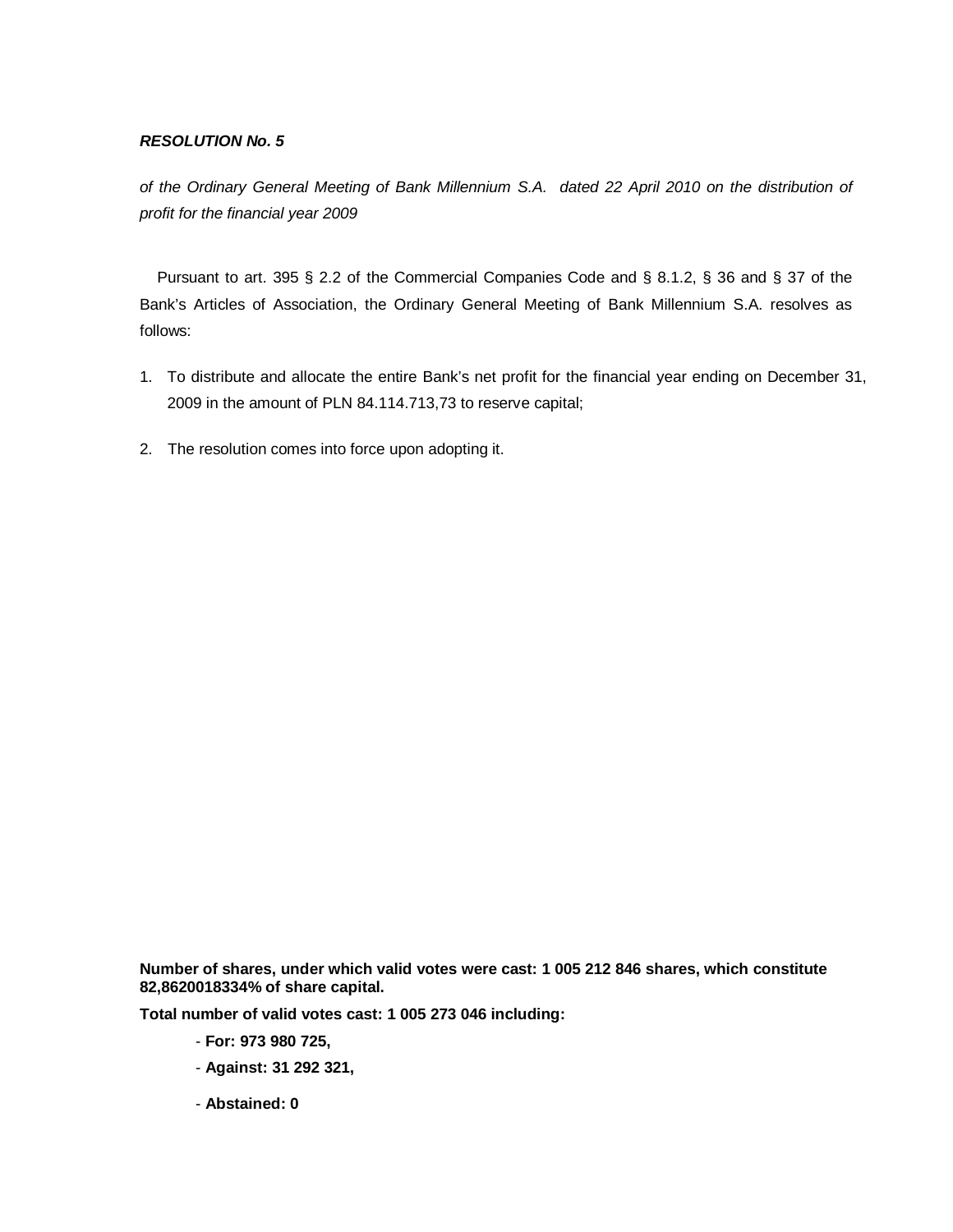*of the Ordinary General Meeting of Bank Millennium S.A. dated 22 April 2010 in the matter of amending the Bank Articles of Association.* 

Pursuant to art. 430 § 1 of the Commercial Companies Code and § 8 section 2 item 1 of the Articles of Association of Bank Millennium S.A. ("Bank"), the Ordinary General Meeting of Bank Millennium S.A. resolves as follows:

#### § 1

The Articles of Association of the Bank shall be amended, as follows:

- 1) in § 7 after the words "Articles of Association" the word "also" shall be added;
- 2) in § 8:
	- a) in sect. 1:
		- in the fourth sentence following the word "or" the following wording shall be added "upon a motion filed to the Management Board in writing or in electronic format" and the word "tenth" shall be replaced with the word "twentieth",
		- in the fifth sentence the word "or" shall be deleted and the word "Extraordinary" shall be replaced with the word "General" and the full stop shall be replaced with a comma, followed by "and the right to convene the Extraordinary General Meeting, if they find convening it advisable.",
		- the sixth sentence shall be added, reading as follows: "The Extraordinary General Meeting may be convened by the shareholders representing at least half of the initial capital or at least half of the total votes at the Bank.",
		- the seventh sentence shall be added, reading as follows: "In such situation the shareholders shall appoint the Chairman of this Extraordinary General Meeting.",
	- b) sect. "3" shall now bear the title of sect. "4" and in place of the current one a new sect. 3 shall be added, reading as follows "3. The General Shareholders' Meeting operates on the grounds of the bylaws adopted thereby.",
	- c) in sect. 4 the full stop shall be replaced with a comma and "without prejudice to the right of the shareholders who represent at least half of the initial capital or at least half of the total vote at the Bank for appointment of the Chairman of the Extraordinary General Shareholders' Meeting pursuant to the provisions of section 1 of this paragraph." shall be added;
- 3) in § 9:
	- a) in the second sentence:
		- the word "tenth" shall be replaced with the word "twentieth",
		- after the word "who" the words "following the procedure stipulated in paragraph 8 section 1" shall be added,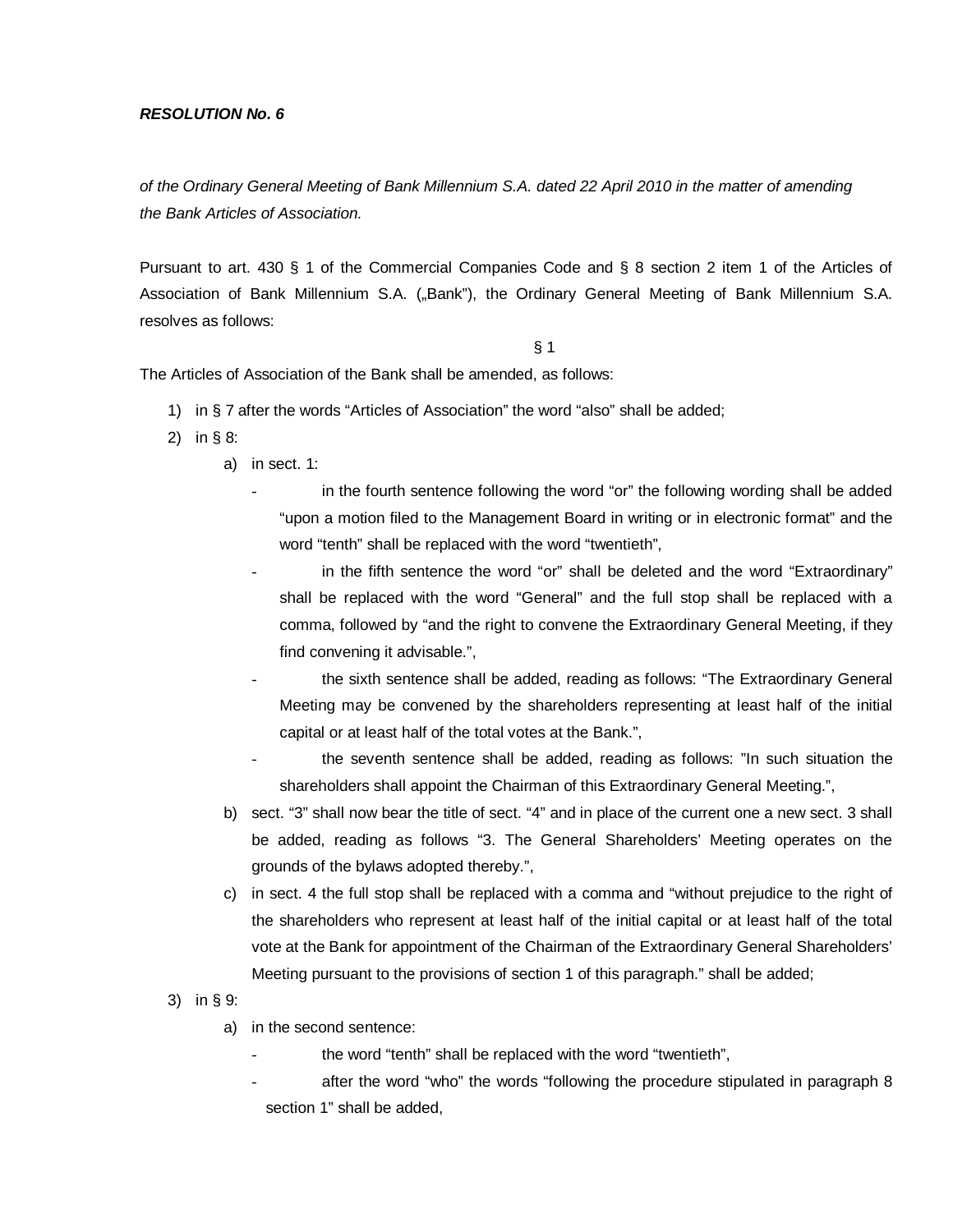after the word "convening" the word "Extraordinary" shall be added,

the word "propose" shall be deleted and the words "file, in writing or in electronic format, a demand" shall be added in this place,

- the word "at" shall be replaced with the word "in",
- after the comma the words "or propose in writing or through use of means of electronic communications their own draft resolution on a matter included in the agenda or proposed to be included therein," shall be added,
- after the word "their" the word "demands" shall be added and a comma,
- after the word "motions" the words "or drafts" shall be added and the words "in writing" shall be deleted and a full stop added;
- b) a third sentence shall be added, reading as follows:

" The demand for inclusion of certain matters in the agenda of the nearest General Meeting should be lodged not later than 21 days before the appointed term thereof, with justification or draft resolution concerning the proposed item of the agenda.".

## § 2

The Bank Supervisory Board, in accordance with § 17 section 2 item 5 of the Articles of Association of the Bank shall determine uniform wording of the Articles of Association including amendments introduced in accordance with § 1 hereof.

## § 3

This resolution shall enter into force upon adoption.

**Number of shares, under which valid votes were cast: 1 005 212 846 shares, which constitute 82,8620018334% of share capital.** 

**Total number of valid votes cast: 1 005 179 047 including:** 

- **For: 1 005 179 047**
- **Against: 0,**
- **Abstained: 0**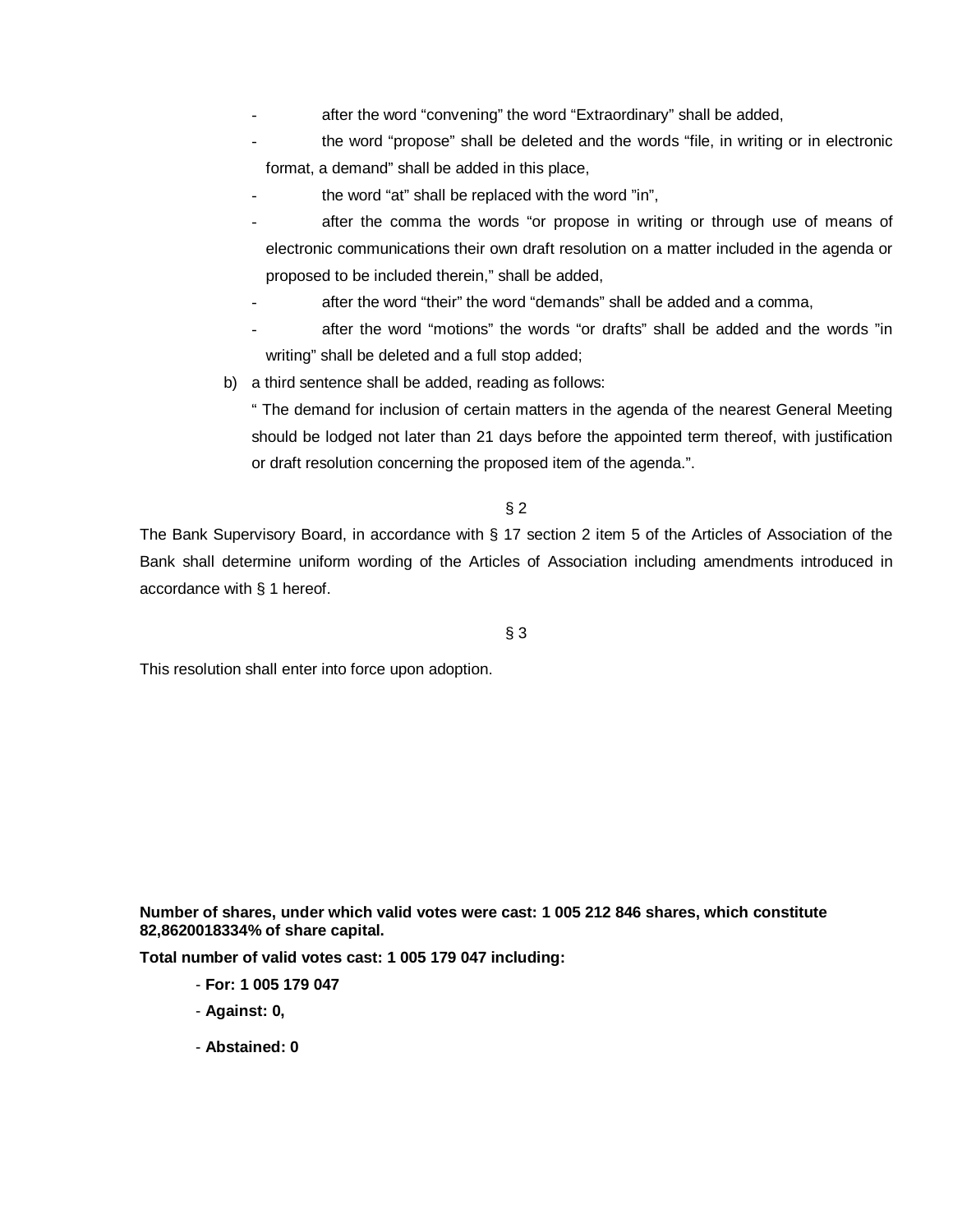of the Ordinary General Meeting of Bank Millennium S.A. dated 22 April 2010 in the matter of amending By*laws of the General Meeting of Shareholders and establishing the uniform text of the By-laws.* 

The Ordinary General Meeting resolves as follows:

§ 1

In the By-laws of the General Meeting of Shareholders of Bank Millennium S.A., the following changes shall be made:

- 1) in § 2:
	- a) in sect. 1 item 1 the words: "at least one week before the Shareholders Meeting" shall be replaced with the words: "on the day of registration of their participation in the General Meeting",
	- b) in sect. 1 item 2 the words: "at least one week before the date Shareholders Meeting" shall be replaced with the words: "on the day of registration of their participation in the General Meeting",
	- c) in sect. 1 item 3 the words: "at least one week before the date of the Shareholders Meeting and the shares were not collected before the conclusion of the meeting" shall be replaced with the words: "not later on the day of registration of their participation in the General Meeting and these shares were not collected before the end of the day of participation registration",
	- d) in sect. 1 item 4 after the words: "traded" the word: "publicly" shall be replaced with the words: "on the regulated market", the words: "deposited in the Bank" shall be replaced with the word: "obtained", the words: "deposit certificates" shall be replaced with the words: "certificates on the right to participate in the General Meeting", the word: "public" shall be deleted before the word "trading", after which the words: "financial instruments" shall be added in place of the words: "securities";
- 2) in § 3 sect. 4 the full stop shall be replaced with a comma and the words: "as well as they may demand that the List of the shareholders be sent to them free of charge by email, stating the address to which it should be sent, whereas such demand should be made in writing to the mail address of the Bank or in the electronic format, sending it to the email address: [wza@bankmillennium.pl](mailto:wza@bankmillennium.pl)." shall be added;
- 3) in § 4:
	- a) in sect. 1 a third sentence shall be added, reading as follows: "The power of attorney may be also granted in the electronic format on the form made available for this purpose on the Bank's Website.",
	- b) sect. 2 shall read: "Power of attorney to represent at the Shareholders' Meeting, granted to a member of a body of the Bank or a body of Bank's subsidiary, or an employee of the Bank or Bank's subsidiary, as well as the proxy referred to in § 21 section 2, may authorise to represent at only one General Meeting. Granting further power of attorney by such a proxy is precluded.",
	- c) sect. 3 shall be added, reading as follows: "The Bank should be notified that power of attorney in electronic format was granted, by use of means of electronic communication, through sending, to email address [wza@bankmillennium.pl,](mailto:wza@bankmillennium.pl) a scan of the power-of-attorney document filled out and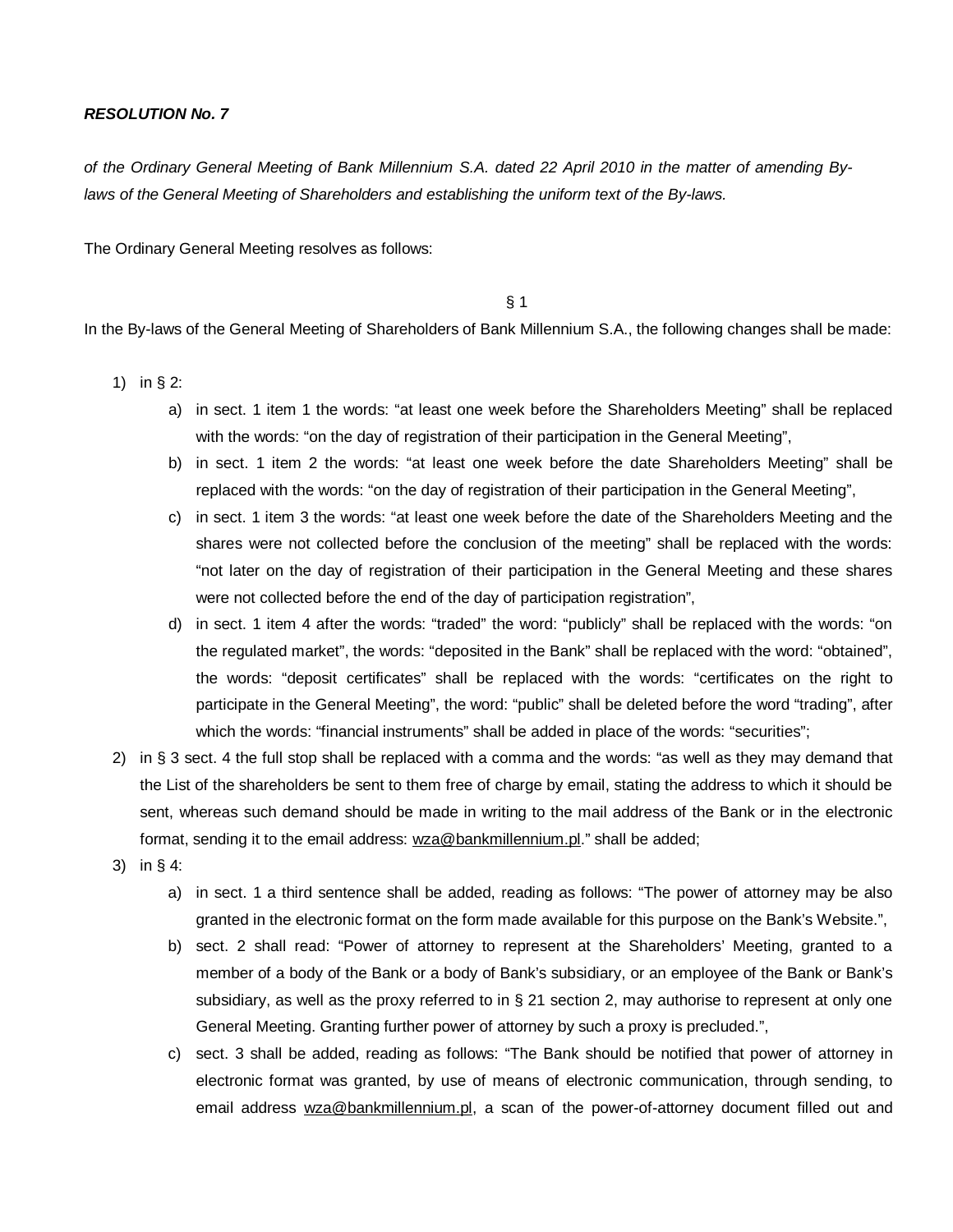signed by the shareholder, and prepared on the basis of the power-of-attorney form placed on the Website of the Bank. The content of the emailed scan of the power-of-attorney document should stipulate the scope of the power of attorney and in case of the powers of attorney referred to in section 2 – also the date and name of the General Meeting at which the proxy shall represent the shareholder.",

- d) sect. 4 shall be added, reading as follows: "The proxy of the shareholder should demonstrate the validity of his authorisation to represent the shareholder as well as allow him to confirm his/her identity and identity of the shareholder by presenting relevant documents and information.";
- 4)in § 15:
	- a) in sect. 2 after the words: "in conformity to regulations" the words: "on public" shall be replaced with the words: "governing organised", the word: "trading" shall be replaced with the word: "trading" [this change is in the Polish language version only], the words: "securities" shall be replaced with the words: "financial instruments", the word: "otherwise" shall be deleted and following the word: "provisions" the words: "stipulated in effective laws, in particular the Act on public offering and conditions of introducing financial instruments to the organized trading system and on public companies, and Commercial Companies Code" shall be added,
	- b) in sect. 3 item 1 the word: "specific" shall be deleted,
	- c) in sect. 3 item 2 after the words: "provision of" the word: "specific" shall be deleted, after the word: "information" the words: "by member of the Management Board" shall be added, the words: "expose a member of the Management Board to" shall be replaced with the words: "constitute grounds for his/her", and the word: "or" shall be replaced with the word: "or" [this change is in the Polish language version only];

## 5)in § 21:

- a) in sect. 1 the comma and the words: "or those acting in the capacity of a proxy of other persons" shall be deleted,
- b) sect. 2 shall be added, reading as follows:
	- "2. As a proxy, shareholder may vote on a resolution concerning:
		- 1) his/her liability towards the Bank under any title, including the discharging from performance of his/her duties,
		- 2) agreements and disputes between him/her and the Bank,
		- 3) his/her release from an obligation towards the Bank.".

§ 2

The uniform text of the Bylaws, enclosed herewith, shall be adopted.

§ 3

The Resolution shall come into force as of the day of its adoption.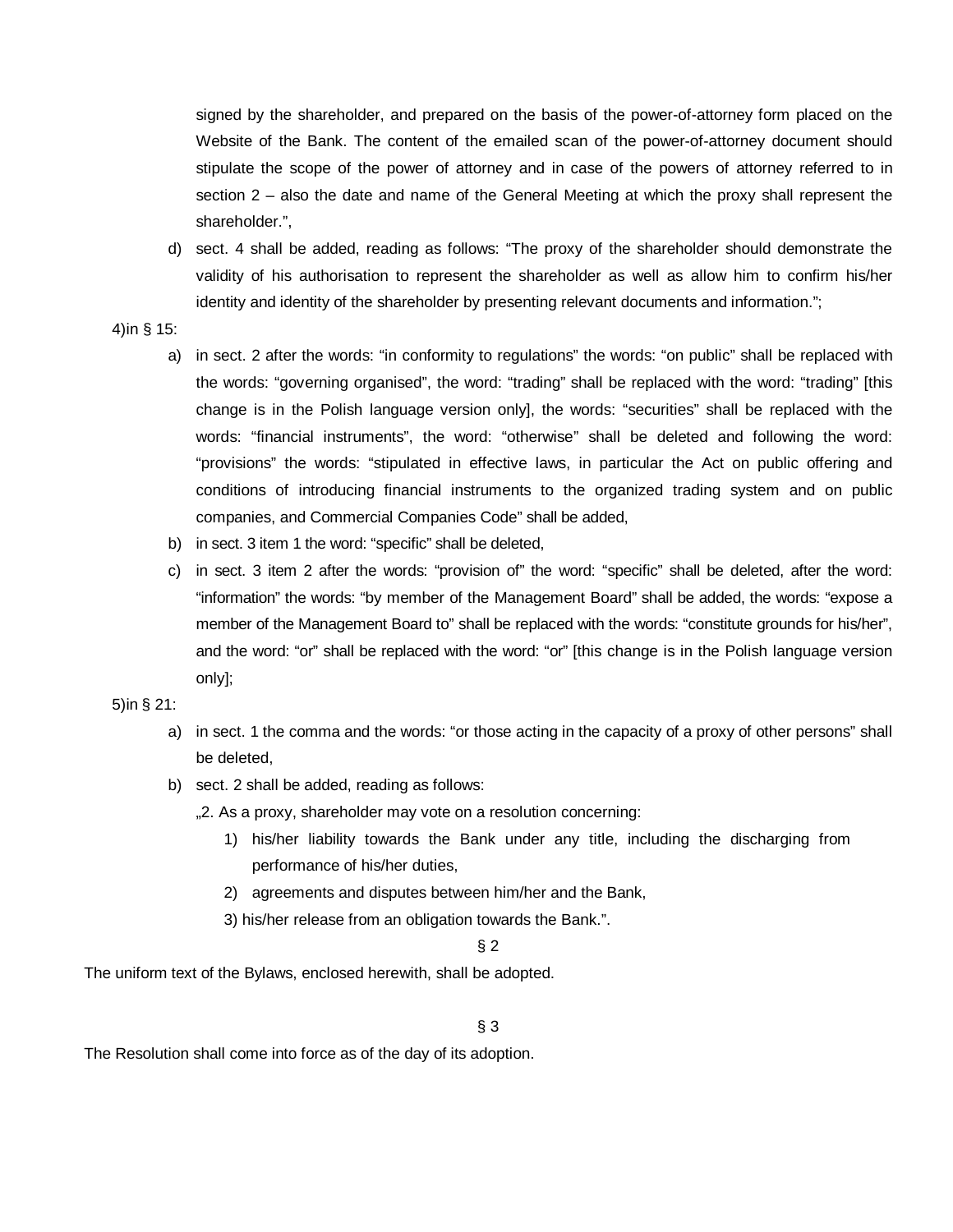*Annex to the Resolution No. 7 of the Ordinary General Meeting of Bank Millennium SA dated 22 April 2010*

### *BY-LAWS*

of the General Meeting of Shareholders of Bank Millennium S.A.

§ 1

- 1. The General Meeting of Shareholders, hereinafter referred to as "the Shareholders Meeting", is the highest governing body of Bank Millennium S.A.
- 2. The Shareholders Meeting shall be held in keeping with the procedures and on terms and conditions provided for in the Commercial Companies Code and in the Bank's Articles of Association.

§ 2

- 1. The following may take part in the Shareholders Meeting:
	- 1) holders of registered shares and temporary certificates, entered in the share register on the day of registration of their participation in the General Meeting,
	- 2) pledgees and usufructuaries with the voting right, entered in the share register on the day of registration of their participation in the General Meeting,
	- 3) holders of shares to the bearer, provided they deposited the shares in the Bank not later on the day of registration of their participation in the General Meeting and these shares were not collected before the end of the day of participation registration,
	- 4) shareholders holding shares traded on the regulated market, who obtained the registered certificates on the right to participate in the General Meeting issued by the company which keeps the securities account in conformity to the regulations on trading in financial instruments.
- 2. The right to participate in the Meeting, referred to in pt l herein above, shall include, in particular, the right to vote, submit motions and oppose.
- 3. The Shareholders Meeting should be attended by members of the Management Board and of the Bank's Supervisory Board, as well as by the guests invited by the body convening the Shareholders Meeting.
- 4. The Management Board shall guarantee the participation of an expert in the banking and in the commercial law (Commercial Companies Code) .

- 1. The List of shareholders eligible to participate in the Shareholders Meeting, hereinafter referred to as "List of eligible persons", shall be prepared and signed by the Bank's Management Board.
- 2. The List of eligible persons shall include:
	- 1) names and surnames or firm (company name) of shareholders eligible to participate in the Meeting,
	- 2) residence or seat,
	- 3) quantity, type and numbers of shares and the number of votes.
- 3. The List of eligible persons shall be laid out in the Bank's Management Board Office for three consecutive business days before the date of the Shareholders Meeting.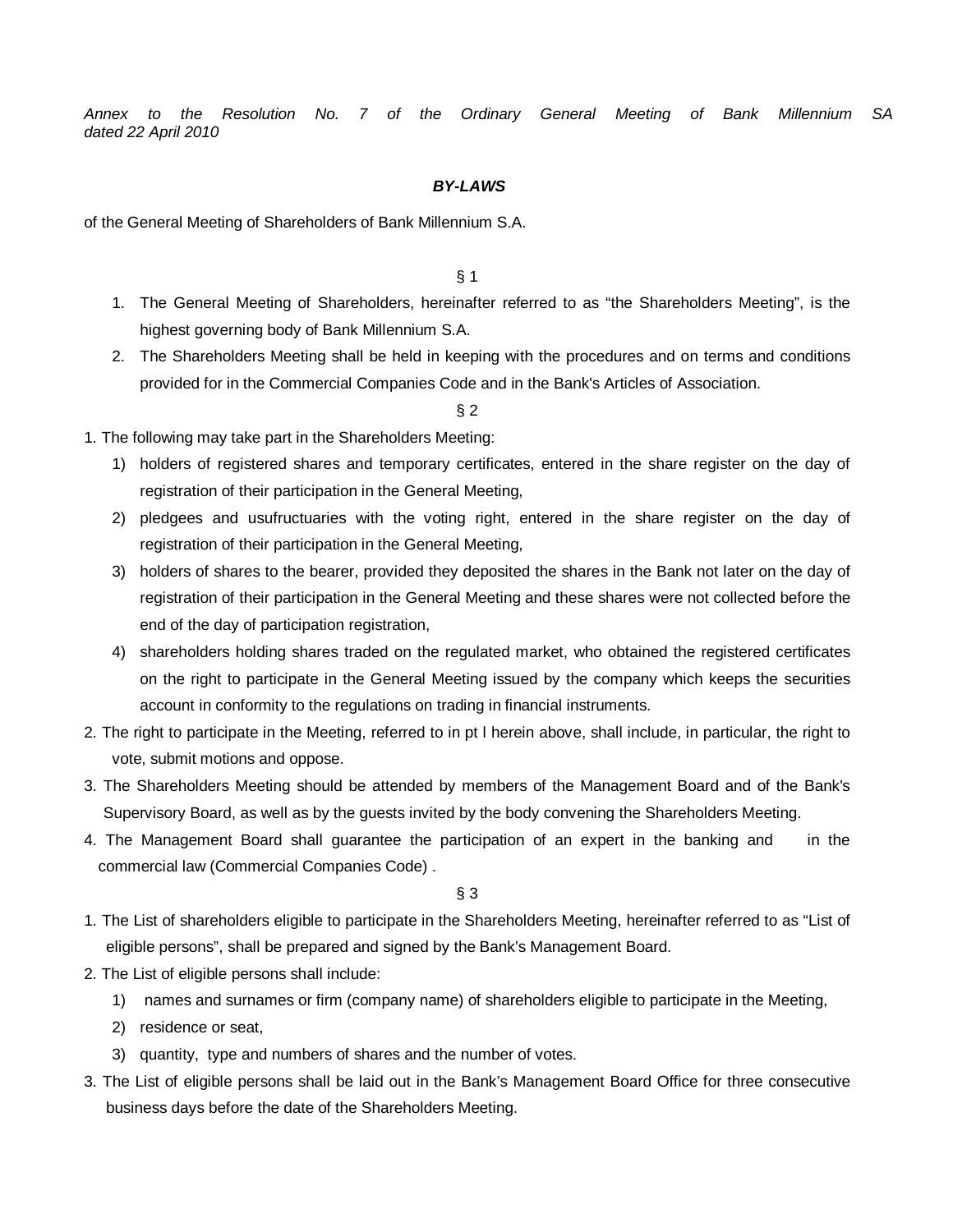4. All the shareholders shall have right to inspect the List of the eligible persons in the Offices of the Bank's Management Board, as well as they may demand that the List of the shareholders be sent to them free of charge by email, stating the address to which it should be sent, whereas such demand should be made in writing to the mail address of the Bank or in the electronic format, sending it to the email address: [wza@bankmillennium.pl](mailto:wza@bankmillennium.pl).

#### § 4

- 1. Shareholders shall have right to participate in the Shareholders Meeting and to exercise the voting rights personally or by proxies. The power of attorney shall be done in writing, under the pain of invalidity, and shall be appended to the Minutes from the Shareholders Meeting. The power of attorney may be also granted in the electronic format on the form made available for this purpose on the Bank's Website.
- 2. Power of attorney to represent at the Shareholders' Meeting, granted to a member of a body of the Bank or a body of Bank's subsidiary, or an employee of the Bank or Bank's subsidiary, as well as the proxy referred to in § 21 section 2, may authorise to represent at only one General Meeting. Granting further power of attorney by such a proxy is precluded.
- 3. The Bank should be notified that power of attorney in electronic format was granted, by use of means of electronic communication, through sending, to email address [wza@bankmillennium.pl](mailto:wza@bankmillennium.pl), a scan of the power-of-attorney document filled out and signed by the shareholder, and prepared on the basis of the power-of-attorney form placed on the Website of the Bank. The content of the emailed scan of the powerof-attorney document should stipulate the scope of the power of attorney and in case of the powers of attorney referred to in section 2 – also the date and name of the General Meeting at which the proxy shall represent the shareholder.
- 4. The proxy of the shareholder should demonstrate the validity of his authorisation to represent the shareholder as well as allow him to confirm his/her identity and identity of the shareholder by presenting relevant documents and information.

#### § 5

The Shareholders Meeting shall be opened by the Chairman or a Deputy Chairman of the Bank's Supervisory Board, who shall order the election of the Chairman of the Shareholders Meeting.

- 1. All shareholders, listed on the List of eligible persons, shall have right to run as candidates for the position of the Chairman of the Shareholders Meeting and also to submit to the Minutes one candidate for the position of the Chairman of the Shareholders Meeting from among persons eligible to participate in the Shareholders Meeting.
- 2. The submitted candidate shall be entered on the list upon his acceptance of the candidacy declared to the Minutes. The list of candidates shall be prepared by the person opening the Shareholders Meeting. Upon its announcement, the list shall be deemed to be closed.
- 3. The Chairman of the Shareholder Meeting shall be elected by separately voting for each and every candidates listed in the alphabetical order. The Chairman shall be elected in the secret ballot.
- 4. The person opening the Shareholders Meeting shall monitor the correctness of the voting and shall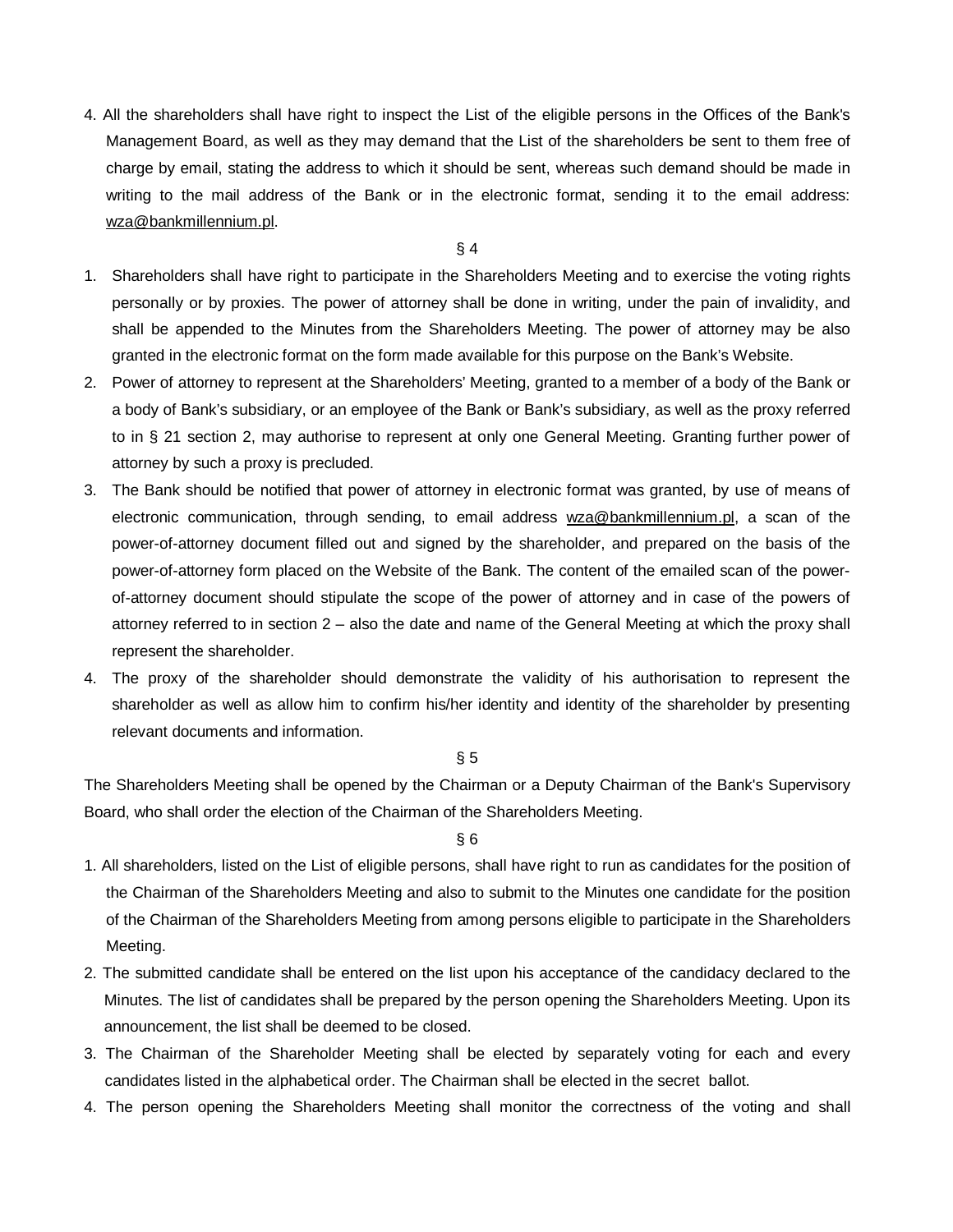announce its outcome.

5. The candidate who obtained the highest number of valid votes cast shall become the Chairman of the Shareholders Meeting.

- 1. The list of attendance shall be prepared on the basis of the List of eligible persons, by persons duly appointed for this purpose by the Bank's Management Board.
- 2. Upon his election, the Chairman of the Shareholders Meeting shall sign the list of attendance containing the names of the participants in the Shareholders Meeting with the specification of the number of shares they hold and the number of votes.
- 3. Upon preparing the list of attendance care shall be taken to:
	- l) verify eligibility of the shareholders to participate in the Shareholders Meeting,
	- 2) verify identity of the shareholders or their proxies on the basis of the identity card or any other credible document,
	- 3) verify correctness of the power of attorney, thereafter appended to the Minutes from the Shareholders Meeting,
	- 4) see that shareholders or their proxies sign the list of attendance,
	- 5) issue to the shareholders or their proxies appropriate magnetic voting cards or other voting documents.
- 4. Protests regarding eligibility to participate in the Shareholders Meeting shall be addressed to the Chairman of the General Meeting of Shareholders.
- 5. The list of attendance shall be laid out throughout the duration of the Shareholders Meeting until it is concluded. Persons responsible for the list of attendance shall at all times make note of any changes in the composition of the Shareholders Meeting, indicating the time when such changes occurred.

## § 8

- 1. The Chairman of the Shareholders Meeting shall conduct the debates in conformity to the agreed agenda of the Meeting, legal regulations and present By-laws.
- 2. The tasks of the Chairman of the Shareholders Meeting shall include in particular:
	- 1) concern for the efficient and correct course of the debates and voting,
	- 2) give the floor,
	- 3) safeguard the matter of fact course of the debates,
	- 4) issue appropriate orders in the debate room,
	- 5) order breaks in the debates,
	- 6) order voting and safeguard its correct course as well as sign all the documents with voting results,
	- 7) make sure that all the items of the agenda are covered,
	- 8) resolve doubts concerning the By-laws.

§ 9

1. Upon signing the list of attendance the Chairman of the Shareholders Meeting shall confirm the correctness of the convocation of the Shareholders Meeting and its capacity to adopt resolutions, shall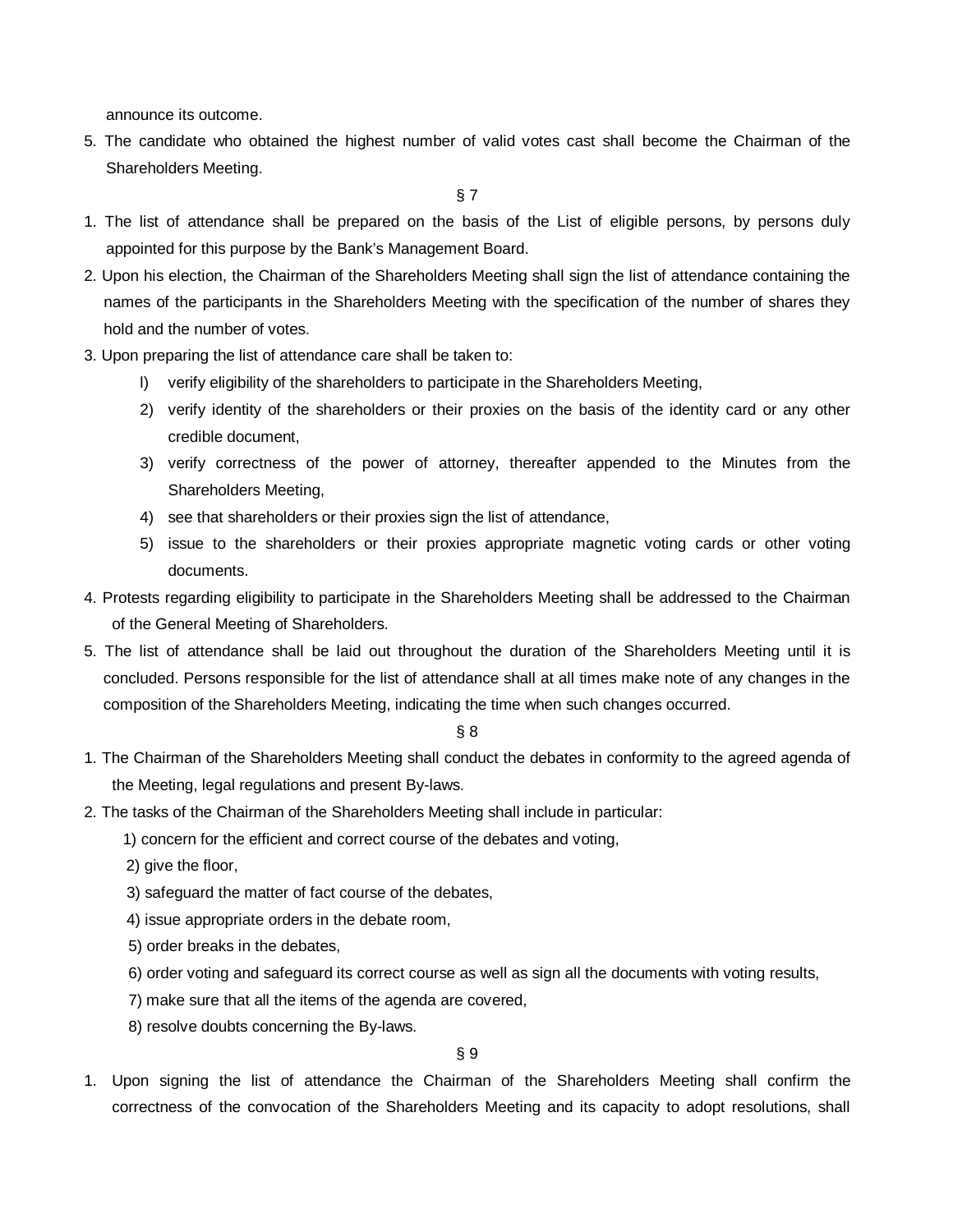announce the agenda and shall order the election of the Voting Committee, the latter in case such a need exists.

2. If necessary, the Chairman of the Shareholders Meeting may appoint an assistant to be the Secretary of the Shareholders Meeting.

 $\S 10$ 

- 1. If need be, the Voting Committee composed of 3 to 5 members shall be elected by the Shareholders Meeting with a simple majority of votes cast in the open voting.
- 2. Each shareholder shall have right to submit one candidate to the Minutes. The votes shall be cast separately for each and every candidate, listed in the alphabetical order. The candidates should declare their consent for the candidacy. Candidates who obtained the highest number of votes shall be deemed to be elected.
- 3. The Voting Committee shall elect from among its number the chairman and the secretary.
- 4. The task of the Voting Committee shall be to monitor the correctness of the voting, supervise the computerized voting, verify and determine the voting results and to communicate the results of the voting to the Chairman of the Shareholders Meeting as well as to perform other activities connected with the voting.
- 5. If irregularities are found in the voting, the Voting Committee shall immediately notify such irregularities to the Chairman of the Shareholders Meeting and shall also make recommendations regarding the further proceedings.
- 6. Documents containing voting results shall be signed by all members of the Voting Committee and by the Chairman of the Shareholders Meeting.
- 7. The activities taken by the Voting Committee shall be included in the Minutes, which upon their signing by the Chairman and by the Secretary, shall be delivered to the Chairman of the Shareholders Meeting.

§ 11

- 1. A resolution not to consider an issue placed on the agenda may be adopted only if supported by sound reasons. A motion in this respect shall be justified in detail. The removal an item from the agenda or the resignation to consider an item from the agenda shall require the resolution to be adopted by the Shareholders meeting, upon the earlier consent granted by all the present shareholders who submitted such motion, supported by 75% of votes at the Shareholders Meeting.
- 2. Resolutions shall not be taken in matters which are not included on the agenda, unless the entire share capital is represented at the Shareholders Meeting and none of the eligible shareholders present objects the adoption of the resolution.
- 3. Motions for convening the Extraordinary Shareholders meeting and motions regarding the items of order may be adopted even if they were not included on the agenda.

§ 12

If the General Meeting agenda encompasses motion concerning the appointment of auditor for specific issues, a candidate for the function cannot be the entity performing presently or during the period covered by the audit, the function of the auditor in the Bank or its subsidiaries.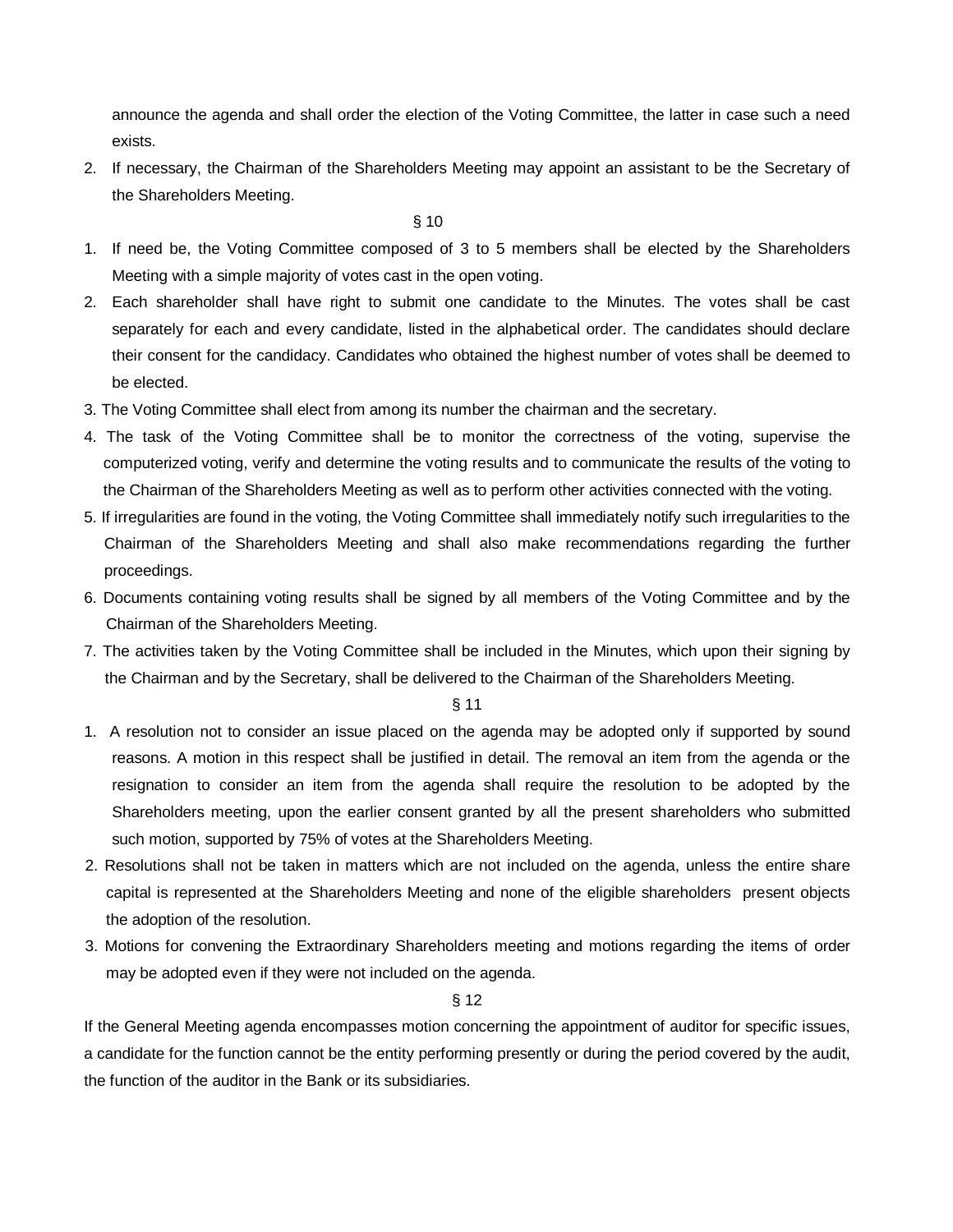1. Following the presentation of each subject matter of the agenda the Chairman of the Shareholders Meeting shall open the discussion, giving the floor as requests are made. With the consent of the Shareholders Meeting, the discussion may be conducted on a number of items of the agenda jointly

- 2. The Chairman of the Shareholders Meeting may give floor to members of the Management Board and Members of the Bank's Supervisory Board out of the accepted order.
- 3. The Chairman of the Shareholders Meeting may order that requests to speak be submitted in writing, giving the name and surname of the speaker.
- 4. In case of a large number of speakers in the discussion on a specific item of the agenda, the Chairman of the Shareholders Meeting may limit the number of speakers. In such case, the shareholder who was not allowed to speak, shall have right to express his position in writing, giving his name and surname, to be included in the Minutes.

#### § 14

- 1. Floor may be taken only in matters covered by the agenda and currently considered.
- 2. Upon the consideration of each item of the agenda each shareholder shall have right to one 5-minute statement and a 3-minute response.
- 3. The Chairman of the Shareholders Meeting may rebuke the speaker who is diverging from the subject matter of the discussion or is exceeding time limits referred to in Sec. 2 herein above. The speakers who fail to comply may be deprived of the right to speak.
- 4. Every intervention in the discussion on the specific draft resolution shall be concluded with a clear statement whether the speaker is in favour of or against the draft resolution under consideration.

- 1. All shareholders shall have right to ask questions on all matters covered by the agenda.
- 2. Within their powers, the Members of the Bank's governing bodies shall provide exhausting answers and clarifications to all the questions, in consideration of the fact that public companies perform their information duties in conformity to regulations governing organised trading in financial instruments and certain information cannot be provided in a manner other than that stipulated in effective laws, in particular the Act on public offering and conditions of introducing financial instruments to the organized trading system and on public companies, and Commercial Companies Code.
- 3. The Management Board and Members of other governing bodies of the Bank may refuse to provide answer if:
	- 1) provision of information could be harmful to the Bank, the linked company or a subsidiary, especially due to disclosure of technical, commercial or organizational secrets,
	- 2) provision of information by member of the Management Board could constitute grounds for his/her criminal, civil or administrative liability.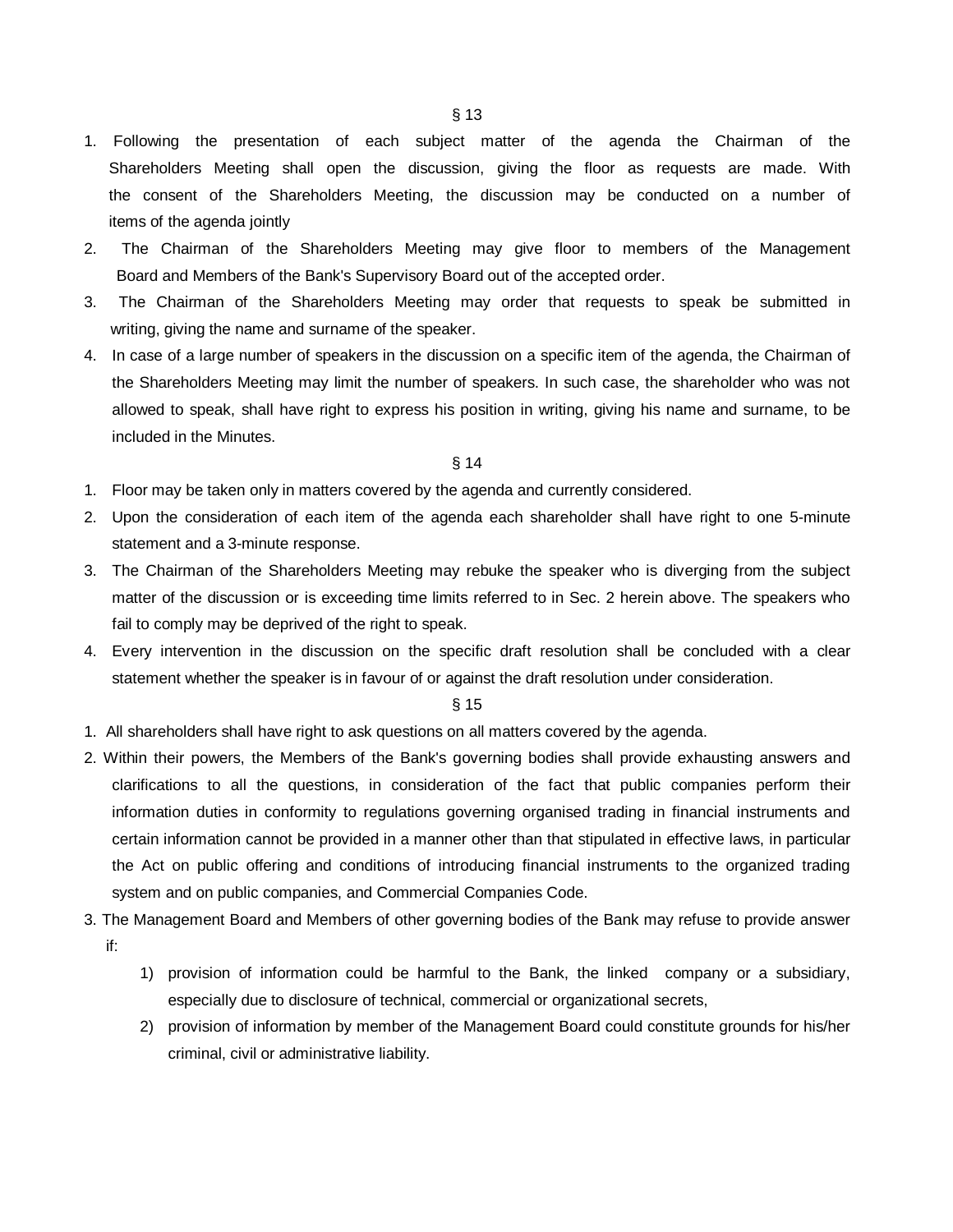All shareholders shall have right to protest decisions made by the Chairman of the Shareholders Meeting. The Shareholders Meeting shall decide with a simple majority of votes cast in the open vote on approving or revoking decisions made by the Chairman.

## § 17

- l. All shareholders shall have right to propose modifications and supplement draft resolutions covered by the agenda of the Shareholders Meeting until the discussion is closed on the specific item of the agenda pertaining to resolution under consideration.
- 2. The proposals, referred to in Sec. 1, with brief justification shall be submitted in writing to the Chairman of the Shareholders Meeting, separately for each draft resolution, with the name and surname (firm) of the shareholder.

#### § 18

The Chairman of the Shareholders Meeting may give floor to experts.

## § 19

- 1. In matters pertaining to points of order the Chairman may give floor outside the established sequence. All shareholders may submit motions regarding pints of order.
- 2. Motions regarding points of order shall include motions which pertain to the way of discussion and voting, and in particular:
	- 1) limitation, adjourning or closing the discussion,
	- 2) closing the list of speakers,
	- 3) limiting the speech time,
	- 4) way in which the discussion is conducted,
	- 5) ordering the breaks in the debates,
	- 6) order in which the motions are adopted.
- 3. Discussion on motions regarding points of order shall be started immediately after such motion is proposed.
- 4. In a discussion on motions regarding points of order the floor may be take by only two speakers one in favour of and one against the submitted motion, unless the Shareholders Meeting decides otherwise.
- 5. The Chairman of the Shareholders Meeting shall order the vote immediately after the discussion on motions regarding points of order.

§ 20

- 1. Subject to cases provided for in the Commercial Companies Code, the Shareholders Meeting shall be valid irrespective of the number of the rep[resented shares.
- 2. Subject to cases specified in the Commercial Companies Code and in the Bank's Articles of Association, the validity of the resolutions shall require a simply majority of votes cast.
- 3. Subject to provisions of §29 of the Bank's Articles of Association each Bank share shall give right to one vote.

1. Shareholders may not vote either personally or by their proxies on resolutions concerning: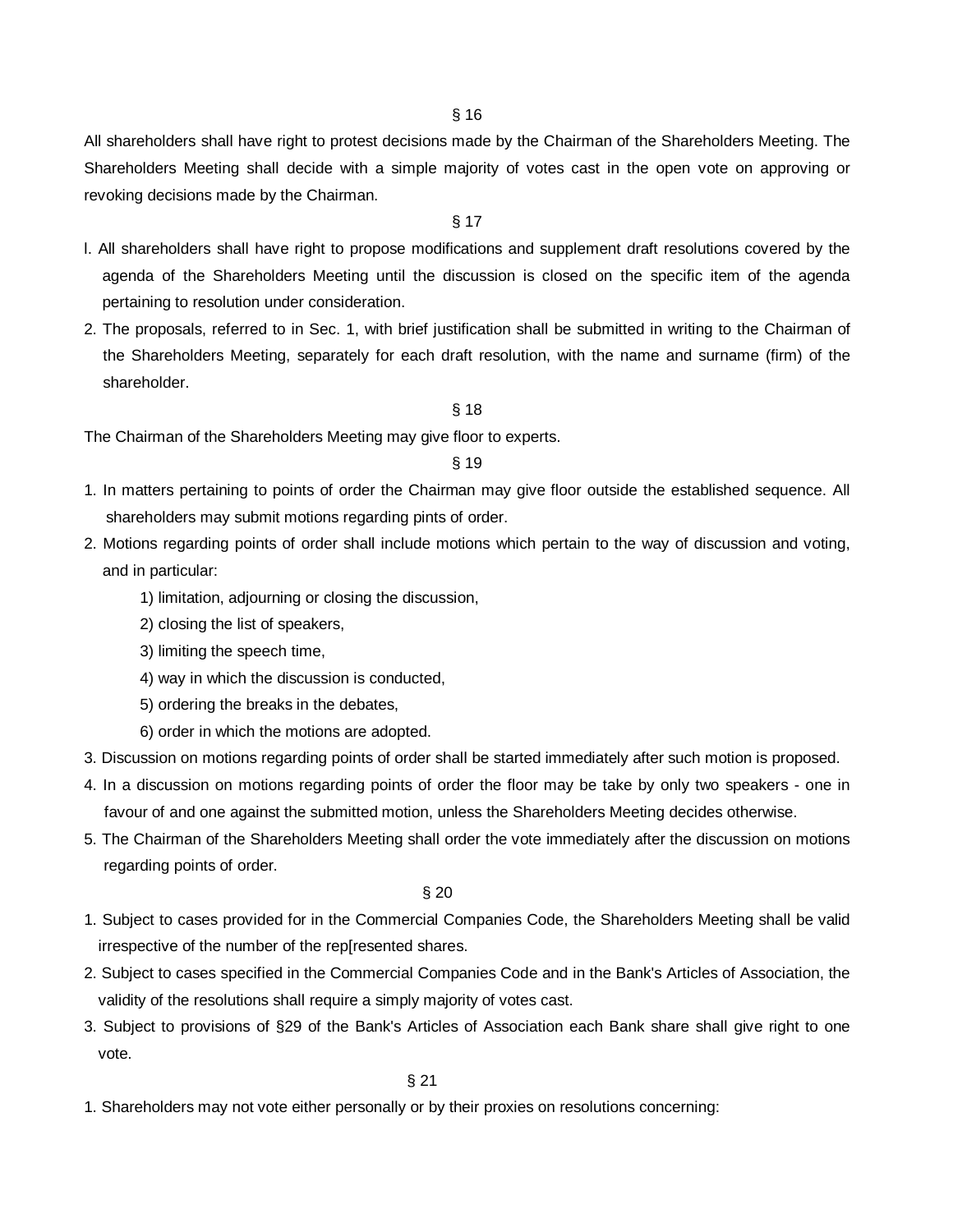- 1) their liability towards the Bank on any account, including the discharging from the performance of their duties
- 2) their remuneration,
- 3) agreements and disputes between them and the Bank
- 4) releasing them from their liabilities towards the Bank.
- 2. As a proxy, shareholder may vote on a resolution concerning:
	- 1) his/her liability towards the Bank under any title, including the discharging from performance of his/her duties,
	- 2) agreements and disputes between him/her and the Bank,
	- 3) his/her release from an obligation towards the Bank.

§ 22

- 1. Subject to Sec. 2 the voting shall be open.
- 2. Secret ballot shall be ordered on the occasion of:
	- 1) the elections and motions regarding the elimination of the Members of the Bank's authorities or liquidators,
	- 2) motions to hold Members of the Bank's authorities or liquidators liable,
	- 3) personal matters,
	- 4) upon request of at least one of the shareholders present.

## § 23

- 1. Upon closing the discussion on each item of the agenda and prior to the voting, the Chairman shall announce the submitted motions and shall determine the sequence of voting. The motions shall be voted on in the sequence of their submission.
- 2. The voting shall be conducted with a computer system for casting and counting the votes, which ensures that the number of votes corresponds to the number of shares held, and which also eliminates - in case of secret ballot - the possibility to identify the votes cast by the shareholders, or in any other manner determined by the body convening the Shareholders Meeting.

- 1. Before beginning the elections to the Bank's Supervisory Board the Shareholders Meeting, upon the request of the Chairman of the Shareholders Meeting, subject to the provisions of the Commercial Companies Code, shall at all times determine the number of the Members of the Board.
- 2. The authorized shareholders shall be entitled to propose orally candidates for Members of the Supervisory Board to the minutes together with detailed justification.
- 3. The proposed candidate shall be entered on the list upon a statement to the minutes, made verbally or in writing, about consent for the candidacy.
- 4. The list of candidates proposed to the Bank's Supervisory Board shall be drawn by the Chairman of the Shareholders Meeting in the alphabetical order. Upon its announcement the list shall be deemed to be closed.